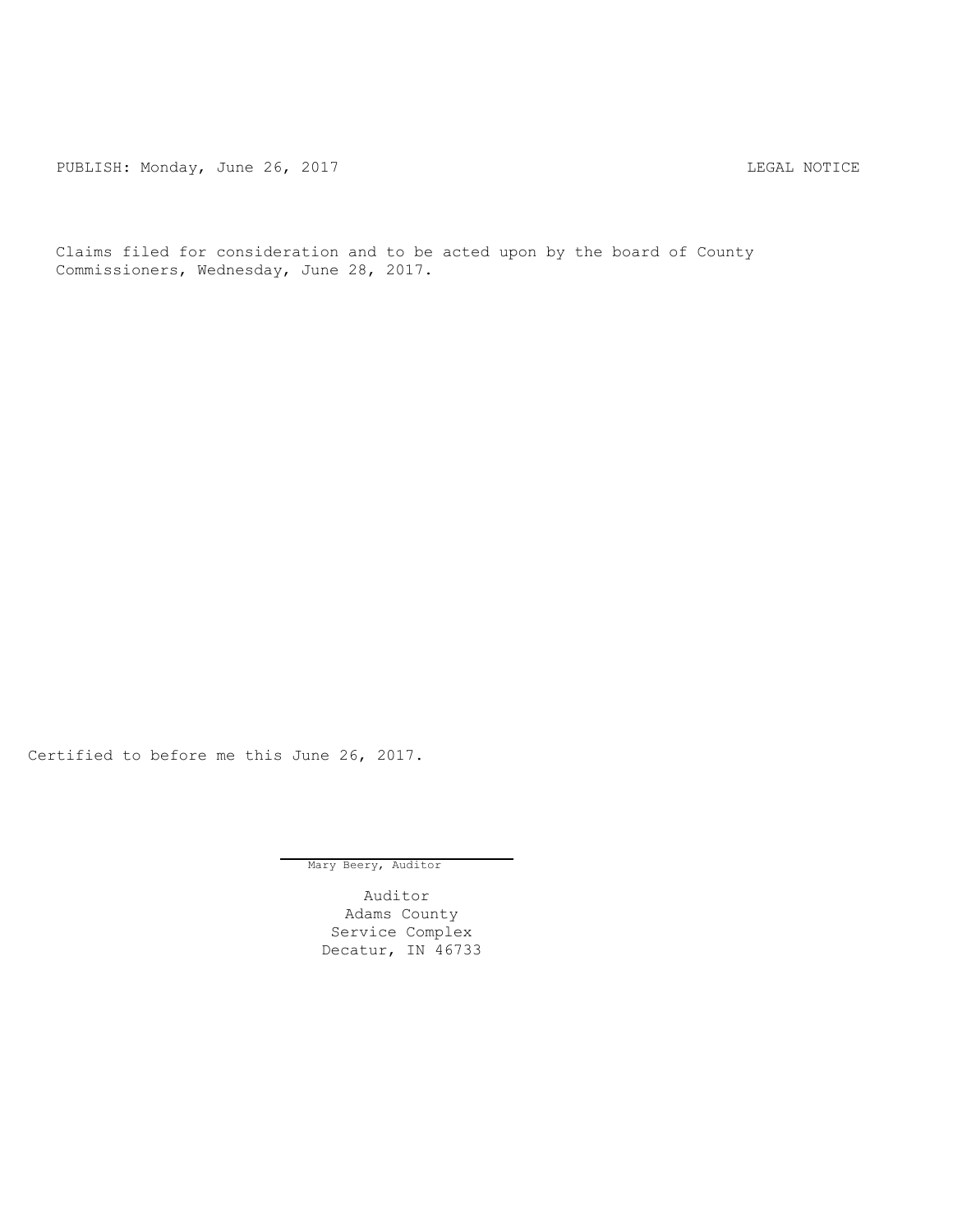

## **Claims Docket for Newspaper Adams County, Indiana**

## For Period: **5/31/2017** to **6/13/2017**

*313 W. Jefferson St. Decatur, IN 46733 (219) 724-2600*

## Date Claims to be Paid: **6/28/2017**

| Vendor                               | <b>Amount</b> | <b>Vendor</b>                            | <b>Amount</b> |
|--------------------------------------|---------------|------------------------------------------|---------------|
| Adams Memorial Hospital              | 11,457.21     | Axis Forensic Toxicology                 | 840.00        |
| Indiana Michigan Power               | 537.02        | Berne Ready Mix                          | 234.00        |
| <b>Berne Witness</b>                 | 327.57        | Suburban Propane LP                      | 280.50        |
| Chet's Pest Control                  | 120.00        | Cintas Location #338                     | 54.35         |
| City Of Decatur                      | 4,395.71      | Decatur Hardware & Rental                | 22.48         |
| <b>Complete Printing Service</b>     | 233.40        | Computer Systems, Inc.                   | 4,549.00      |
| Decatur Daily Democrat               | 220.96        | Decatur Tire Center                      | 80.00         |
| Downing & Glancy Funeral Home        | 200.00        | Fleming Excavating, Inc.                 | 136.94        |
| Geneva Police Department             | 56.00         | Gordon Food Service                      | 1,974.00      |
| Grimm's Auto                         | 100.50        | Hilty Engine Service                     | 49.77         |
| I.C.O. Training Fund                 | 8.00          | Indiana State Coroners Association       | 140.00        |
| Joe Spaulding                        | 118.36        | Lehman Feed Mill                         | 5,057.20      |
| Mark S. Gresla, MD                   | 60.00         | Mind's Eye Graphics                      | 235.14        |
| Monroe Water Department              | 162.67        | National Oil And Gas                     | 200.31        |
| Piqua Repair Inc.                    | 225.00        | Portland Motor Parts, Inc                | 350.38        |
| Quill Corporation                    | 51.26         | Selking International                    | 4,657.52      |
| Shifferly Dodge                      | 71.80         | St. Joseph Health Systems, LLC           | 772.66        |
| Stone-Street Quarries, Inc.          | 421.58        | Treasurer of Adams County                | 12,736.25     |
| Tri-State First Aid                  | 37.40         | West Payment Center                      | 1,039.32      |
| Miller, Burry & Brown, P.C.          | 2,636.63      | Imi Irving Material, Inc.                | 4,208.71      |
| Adams County Automotive Supply, Inc. | 358.39        | Jay County REMC                          | 53.29         |
| Purdue University                    | 202.84        | Municipal Electronics                    | 525.00        |
| Myers Floor Covering & Furniture     | 2,910.40      | <b>Bank Of Geneva</b>                    | 2,721.00      |
| Waste Management                     | 593.84        | B Secure Alarm Systems, Inc.             | 18,763.79     |
| Pioneer Mfg. Co.                     | 2,079.00      | Tri County Excavating                    | 5,741.38      |
| Youth Opportunity Center, Inc        | 6,160.00      | Bob's Locksmith Shop                     | 62.25         |
| Adams County Historical Society      | 3,600.00      | Deborah S. Stimpson                      | 10.00         |
| Geneva Municipal Utilities           | 78.21         | Zurcher's Best-One Tire & Auto Care, Inc | 345.00        |
| Emil W. Meyer                        | 60.00         | <b>Expert Transmission</b>               | 468.01        |
| Harvest Land Co-op                   | 2,955.54      | Koorsen Fire and Security, Inc.          | 50.00         |
| Cummins Crosspoint                   | 142.83        | Beth A. Webber                           | 6,197.44      |
| Adams County Sheriff's Department    | 232.00        | ERS Wireless Communications              | 1,704.23      |
| Troyer's Market LLC                  | 3,735.13      | Powerphone, Inc.                         | 179.40        |
| Harris Computer Systems              | 1,182.04      | Kaehr Excavating, Inc.                   | 6,909.21      |
| <b>Uricks Trucking</b>               | 660.00        | Tracy Heltz Noetzel                      | 236.04        |
| <b>Ultramax</b>                      | 1,560.00      | Pizza King of Decatur                    | 177.60        |
| Alpine Falls, Inc.                   | 16.48         | <b>Stationair's Express</b>              | 515.26        |
| Moore Medical Corporation            | 625.76        | Schwartz Steel LLC                       | 132.43        |
| FlexPAC                              | 1,054.42      | Robert E. Rhoades                        | 60.00         |
| Joe H Construction                   | 1,394.00      | Donna E. Barger                          | 60.00         |
| Decatur Ace Hardware                 | 349.32        | Allen County Treasurer                   | 1,751.95      |
| K-Tech Specialty Coatings Inc.       | 8,809.86      | <b>Direct Fitness Solutions</b>          | 91.67         |
|                                      | 40.39         | Fred Velez                               | 7,000.00      |
| O'Reilly Auto Parts                  |               |                                          |               |
| Highway Dept. - Lonnie Caffee        | 31.03         | Central Customer Charges                 | 318.04        |
| 3M Electronic Monitoring             | 3,739.05      | Ebberts Seed and Chemical                | 1,290.75      |
| Indigital Telecom                    | 4,312.87      | C. L. Schust Company, Inc.               | 477.39        |
| <b>Evident Crime Scene Products</b>  | 297.89        | <b>Advance Auto Parts</b>                | 271.29        |
| Wells County Treasurer               | 1,704.08      | <b>Allstar Communications</b>            | 2,621.80      |